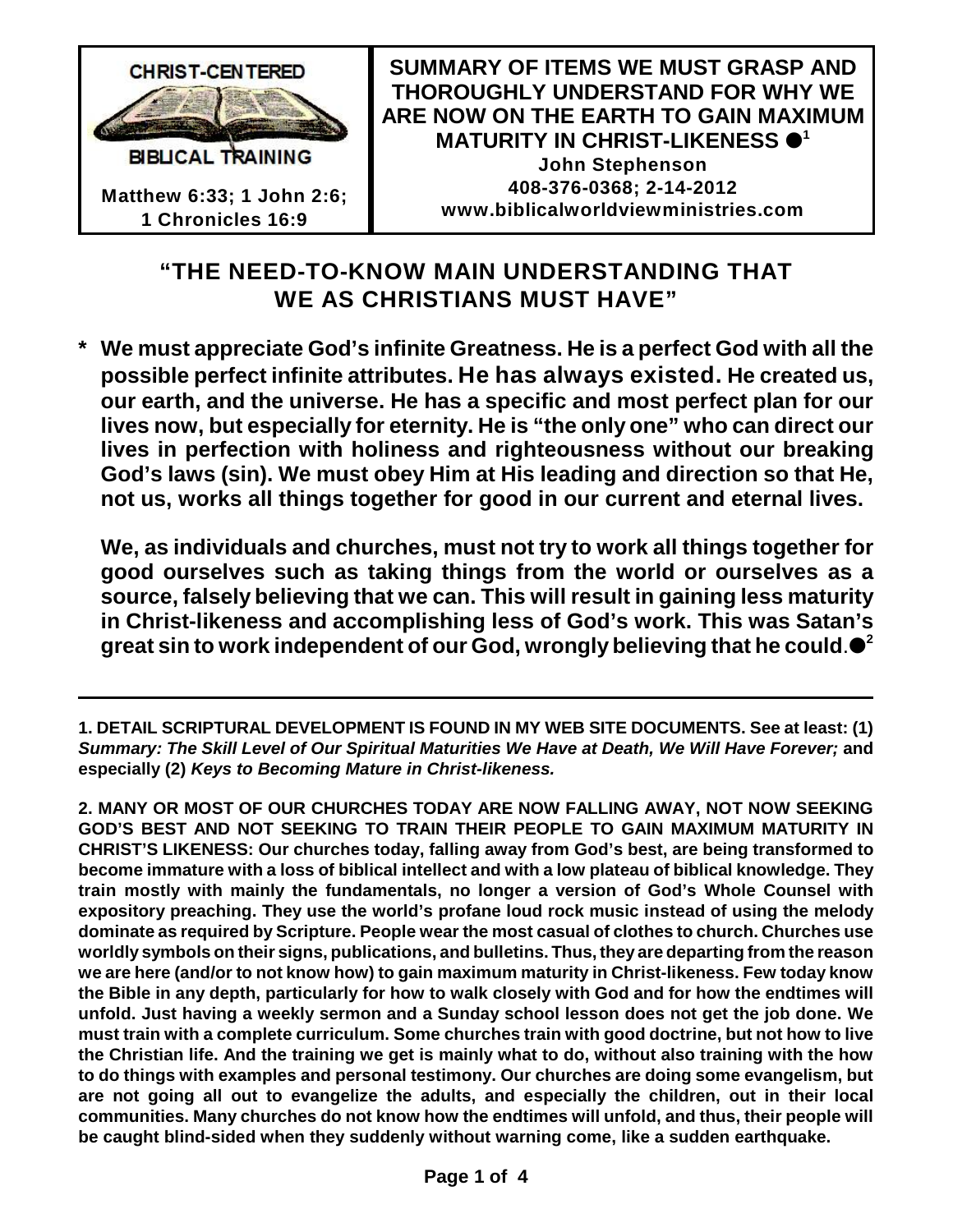- **\* In eternity, as Christians, God will direct our every thought and action we will ever have. It will be God all in all. He will direct us to the degree we can respond (to the degree of our maturity in Christ-likeness). Being perfect in every attribute, He is the only one qualified to do so. We should desire to have a maximum maturity so that we can know and relate to God and be used of Him toward His maximum. To help gain maximum maturity, we need to search the Bible for all that God wants us to become and for all the steps we are to live out to get there. Then we should do these and nothing else. Apart from this - relating to God toward His maximum, in the eternal view, forever and ever, there is nothing.**
- **\* God is infinite, so it will take all eternity to know Him completely. God is the only one who has value. Being maximally mature, we can know of Him at a faster rate or have the most we can know. Having less maturity, we forfeit knowing the most one can know of God and/or being used as greatly as we otherwise could. This is a most terrible eternal forfeit. (But it is better than having no maturity.)**
- **\* Understand that as Christians and the true Church, we are married to Christ eternally. From the human perspective, there is no marriage or giving in marriage in heaven. So our marriages we now have on earth (between a man and a woman) will no longer exist when in eternity and heaven. Again, it will be God, through Christ, all in all.**

## **SUMMARY OF KEY ITEMS**

- **\* We, as presented, are here to become Christians and then to gain maximum maturity in Christ-likeness for the need in eternity to relate to our perfect God toward His maximum. We are not here to just become Christians and then to have but some Christian growth. The "main job" of the church and family heads is to train their people to become maximally mature in Christ-likeness at God's leading. (So how do we do adequate training?)**
- **\* God does not directly teach us now whether or not our maturities in Christlikeness are fixed forever at death or whether they can increase in heaven. He has left it as a matter of faith such that we obey Him now in all areas. He has commanded that we pursue becoming mature for whatever reason He may have. So if we obey Him maximally, we will gain the maximum maturity for whatever reason He may have, including that for eternity. We will have God's best for whatever He has planned for us as Christians.**
- **\* We, however, must know and carefully realize that the skill level of our**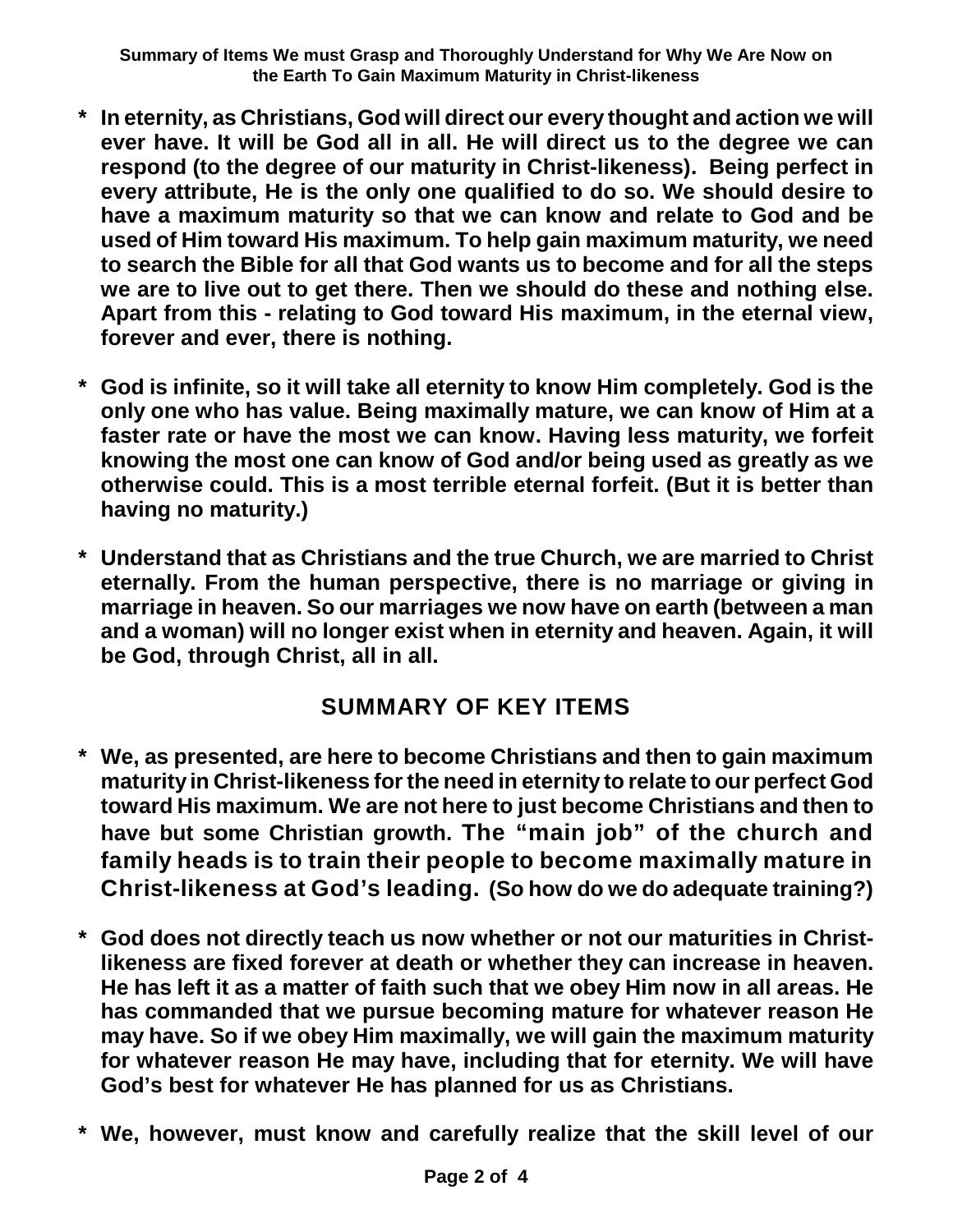**maturity that we have at death we will most likely have forever, without opportunity to increase it. Thus, we must pursue gaining maximum maturity now with excellence. God commands us now to pursue and gain maximum maturity in Christ-likeness. We want the very maximum maturity we can have, so we can relate maximally to our most perfect and infinite God, knowing and relating to Him to the maximum we can have, throughout all eternity. Apart from this, there is nothing. What else can there be?**

- **\* We will have our maturity level most likely fixed at death forever for the following reasons: (1) The training environment of the world, the flesh, and the devil we have today, will not be in heaven; and (2) Our sin natures are removed from us at death. We can no longer make development mistakes (sin). We enter heaven only with our divine natures that cannot sin. We go into heaven with new resurrection bodies that cannot be used for sin. God, using our divine natures, will righteously direct our every thought and action perfectly in heaven to give us His best that we can have. It will be God all in all, as He works all things together for good. There is no sin in heaven. There are no unbelievers, fallen angels, or the devil in heaven.**
- **\* This lifetime is meant that we gain a maximum maturity in Christ-likeness (Christ is our perfect and only role model) so we can relate to God toward His maximum now, but "especially in eternity." We are to live by only what comes from Him as a source - now directly or in application only from the Bible. This includes: (1) walking as Christ walks with everything coming from God our Father as a source; (2) walking by our love of God - appreciating His infinite Greatness, keeping His commandments to live holy and righteously, allowing us to know God; and (3) by faith trusting God to fulfill His promises to us (as we activate our faith by obeying the instructions with the promise) to live without sin and to gain revelation of the Scriptures. We live without sin because all is coming from God as a source. Now His source by which we are to live is only the teachings in His Holy Bible in a "most accurate" translation. (We must know the commandments and the promises.)**
- **\* We deter our spiritual growth by our attempting to work all things together ourselves in our ignorance. Satan gives us wrong ways that enhances his way on earth that is sin. This includes breaking of God's laws and doing what is not found in the Bible and/or that which comes from us or the world (such as symbols) as a source. We can only live righteously by obeying only what is found in the Bible directly or in application of what is in the Bible.**
- **\* Now in the endtimes, people cannot determine the difference between the holy (melody dominate music) and the profane (loud rock type music). This**